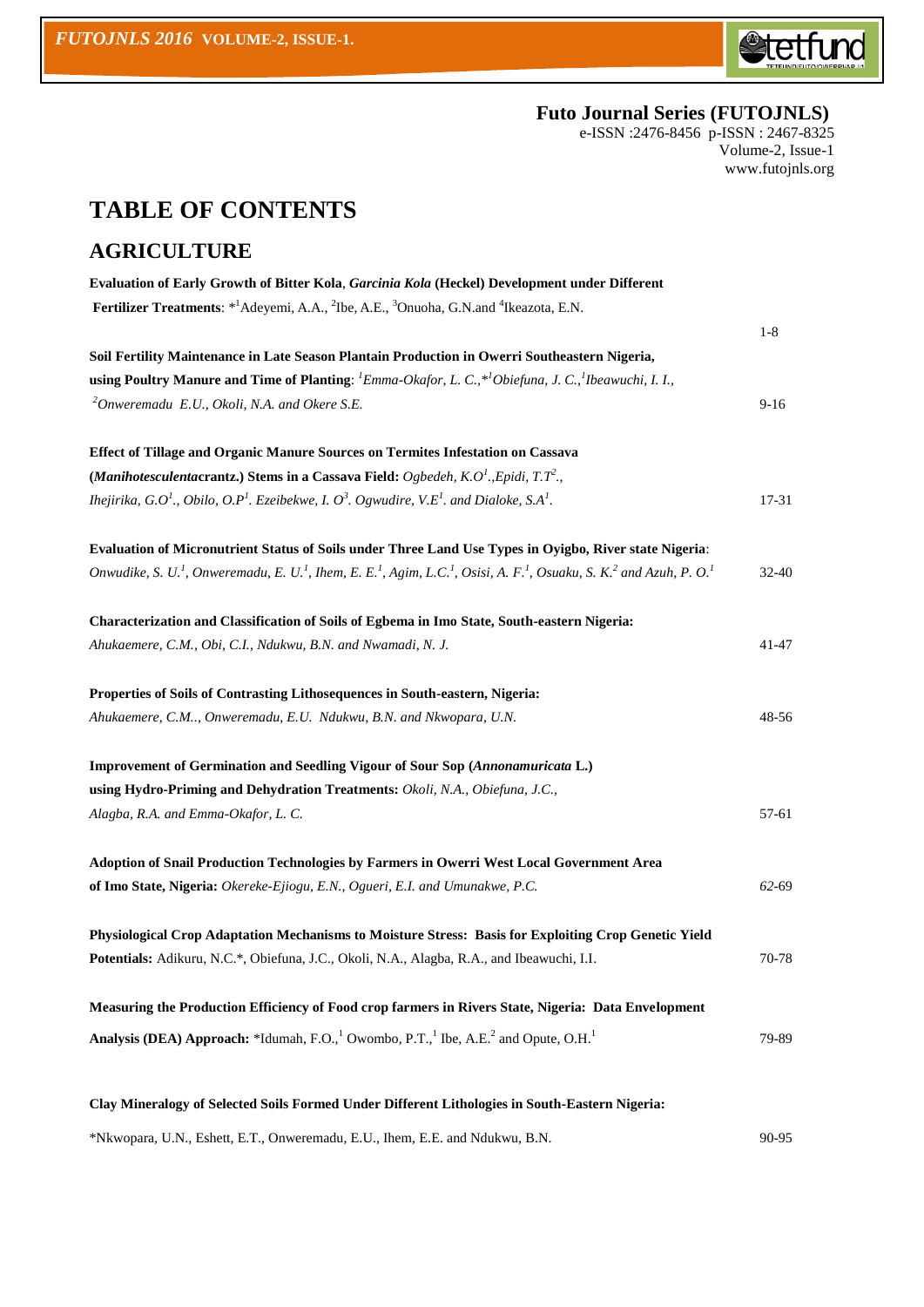

227-234

## **ENGINEERING**

| Matlab Analysis of Flexural Strength and Modulus of Hybrid Nano Polyester Composite:<br>Onuegbu, G.C. <sup>1</sup> , Obidiegwu, M.U. <sup>2</sup> and Onyedika, G.O. <sup>3</sup>                                                                                                                          | 96-106  |
|------------------------------------------------------------------------------------------------------------------------------------------------------------------------------------------------------------------------------------------------------------------------------------------------------------|---------|
| Design of a Biometric Attendance Systemwith Online Monitoring for a University System:<br>${}^{1}E$ ze, P.U. and ${}^{2}U$ zoechi, L.O.                                                                                                                                                                    | 107-117 |
| Statistical Model Analysis of Dependence on Motor Cycle Transport at Ifedore LGA Ondo Nigeria:<br>${}^{1}O$ yedepo, O.J. and ${}^{2}Etu$ , J.                                                                                                                                                              | 118-126 |
| Performance Evaluation of a Locally Developed Hybrid Fish Smoke Kiln: Nwakuba, N.R.                                                                                                                                                                                                                        | 127-139 |
| A Review on Performance of Cassava Peeling Machines in Nigeria:<br>Egbeocha, C.C, $^1$ * <sup>1</sup> Asoegwu, S.N. and <sup>1</sup> Okereke, N.A.A.                                                                                                                                                       | 140-168 |
| Determination of Performance of Biogas Production from Blended Selected Agricultural Waste Materials:<br>Egbufor, U.C. <sup>1</sup> , C.D. Okereke, C.D. <sup>2</sup> , and S.N. Asoegwu, S.N. <sup>3</sup>                                                                                                | 169-177 |
| Application of Taylor's Series in Ritz Method for Free Vibration Analysis of Simply Supported Rectangular<br>Thin Orthotropic Plate: Onwuka, D.O. <sup>1</sup> , Ibearugbulem, O.M. <sup>2</sup> , Abamara, A.C. <sup>3</sup> , Onwuka, S.U. <sup>4</sup><br>and Eziefula, $\overline{U}$ .G. <sup>5</sup> | 178-185 |
| <b>ENVIRONMENT AND HEALTH</b>                                                                                                                                                                                                                                                                              |         |
| Assessment of Abattoir Wastes Management Strategy in Akure South West Nigeria:                                                                                                                                                                                                                             |         |
| Adewumi, J. R. <sup>1*</sup> , Babatola, J. O. <sup>1</sup> and E. O. Adejuwon <sup>2</sup>                                                                                                                                                                                                                | 186-194 |
| Phytochemical Constituents and Antibacterial Activities of Aqueous and Hydromethanolic                                                                                                                                                                                                                     |         |
| Leaf Extracts of Chaya (Cnidoscolusaconitifolius): * Iwuji, S.C., <sup>1</sup> Egenonu, C.A., <sup>1</sup> Ndubuka, G.I.N.,                                                                                                                                                                                |         |
| <sup>1</sup> Azeez, T.O., <sup>2</sup> Ekezie, J., <sup>3</sup> Dozie, I.N.S. and <sup>4</sup> Ohadoma, S. C.                                                                                                                                                                                              | 195-204 |
| <b>SCIENCE</b>                                                                                                                                                                                                                                                                                             |         |
| Levels, Trend and Age Pattern of Under-Five Mortality in Nigeria: Evidence from NDHS Data:                                                                                                                                                                                                                 |         |
| Nwogu, E.C. <sup>1</sup> and Nweke, C.J. <sup>2</sup>                                                                                                                                                                                                                                                      | 205-217 |

| Impacts of Crude Oil Pollution on Body Water Balance, Derivable Energy and Metabolic Water                                                          |         |
|-----------------------------------------------------------------------------------------------------------------------------------------------------|---------|
| <b>from Freshwater Fishes:</b> Ibegbulem, C.O. <sup>1,*</sup> , Amadi, B.A. <sup>2</sup> , Onyeike, E.N. <sup>2</sup> and Ayalogu E.O. <sup>3</sup> | 218-226 |
| <b>Estimation of the Mean and Variance of the Time to Recruitment in a Three Graded Manpower</b>                                                    |         |

**System with One Threshold:** *Nwaigwe, C.C.*<sup>1</sup>, *Iwu, H.C.*<sup>2</sup>, and Ugwu, C.L.<sup>3</sup>

| Diversity of Commercial Intercity Vehicles (Buses and Tricycle) Microbiome:               |         |
|-------------------------------------------------------------------------------------------|---------|
| Oranusi, S.*, Ebelebe, I. R. <sup>1</sup> and Egbadon, E.O. <sup>1</sup>                  | 235-243 |
| Crude Oil Biodegradation Potential of Bacterial Strains Isolated from Mangrove Ecosystem: |         |
| Nwanyanwu, C.E., Opurum, C.C. and Nweke, C.O.                                             | 244-254 |